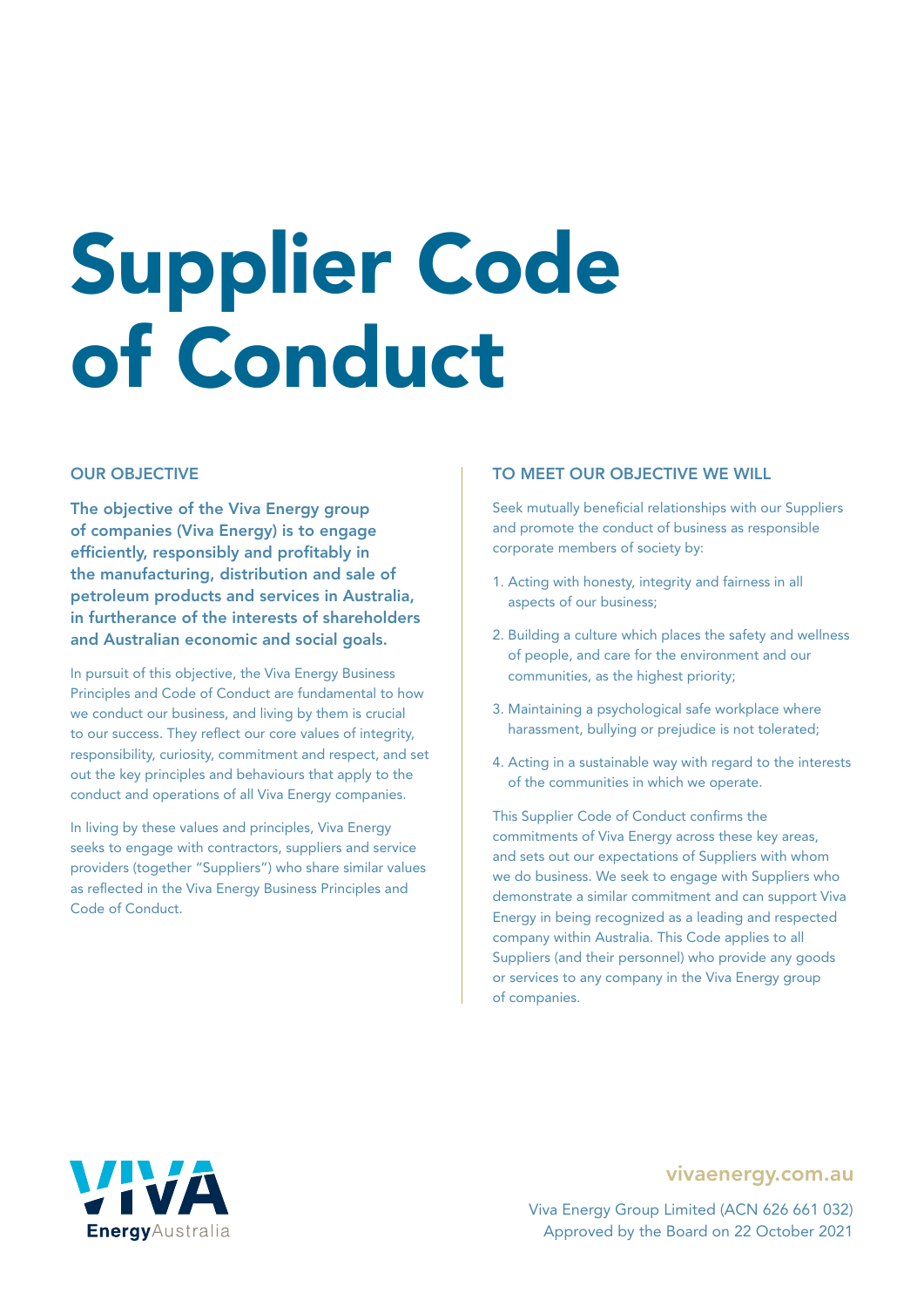# Business Integrity

Viva Energy insists on honesty, integrity and fairness in all aspects of our business and complies with all applicable laws and regulations in the regions in which we operate. It expects the same in our relationships with all those with whom we do business, including Suppliers.

#### It is the responsibility of our Suppliers to:

- Ensure that they comply with all relevant laws and regulations relating to competition law, trade controls, sanctions, money laundering, insider trading, bribery & corruption and modern slavery;
- Avoid any real or potential conflict of interest or the appearance of a conflict, and not offer or accept inappropriate gifts or hospitality;
- Respect the physical and intangible assets of Viva Energy against waste, loss, damage, misuse, theft, misappropriation or infringement; and
- Not make disclosures about Viva Energy's business activities if not authorised to do so including on personal communication channels such as social media platforms.

### Health, Safety, Security and Environment

Safety is fundamental to Viva Energy, and operating safely and responsibly is at the heart of everything we do. We believe every incident is preventable and are committed to pursuing the goal of no harm to people and protecting the environment. We call this 'Goal Zero'.

Safety is everyone's responsibility. Through training and leadership, we make sure all our people know how important it is, what's expected of them, and how to recognise and manage situations that could pose a threat.

We recognise that caring for the health and wellbeing of our people can lead to healthier and happier employees, and that safeguarding employee health and wellbeing is an important part of our company's culture and identity.

We place a high priority on protecting the environments where we operate. We are committed to continual improvement of our environmental performance, and to minimising any potential environmental impacts arising from our operations or our products.

Viva Energy has a published Health, Safety, Security and Environment Policy which sets out our expectations and requirements for managing the impacts of our operations and projects on team members, contractors, visitors, customers and the environment.

Suppliers conducting work for Viva Energy are required to comply with all site-specific safety requirements, acknowledge and comply with Viva Energy's Life Saving Rules, and meet Viva Energy's pre-qualification requirements. It is the responsibility of our Suppliers to:

- Ensure that they comply with all relevant laws and regulations relating to workplace health and safety and the environment, including obtaining all necessary permits and licences;
- Establish and maintain a healthy and safe workplace for all workers, which includes taking reasonable steps to:
	- Identify workplace hazards;
	- Eliminate or minimise the risk of workplace injury, illness and disease;
	- Implement safe systems of work; and
	- Provide appropriate training for all people involved in their business;
- Intervene if faced with an unsafe situation, and report all known or observed hazards;
- Maintain health, safety, security and environment management reporting systems and processes; and
- Take active steps to reduce the environmental impact of their operations, products and services by maximising the efficient use of natural resources, energy, water and raw materials and minimising pollution (including greenhouse gases) and waste.

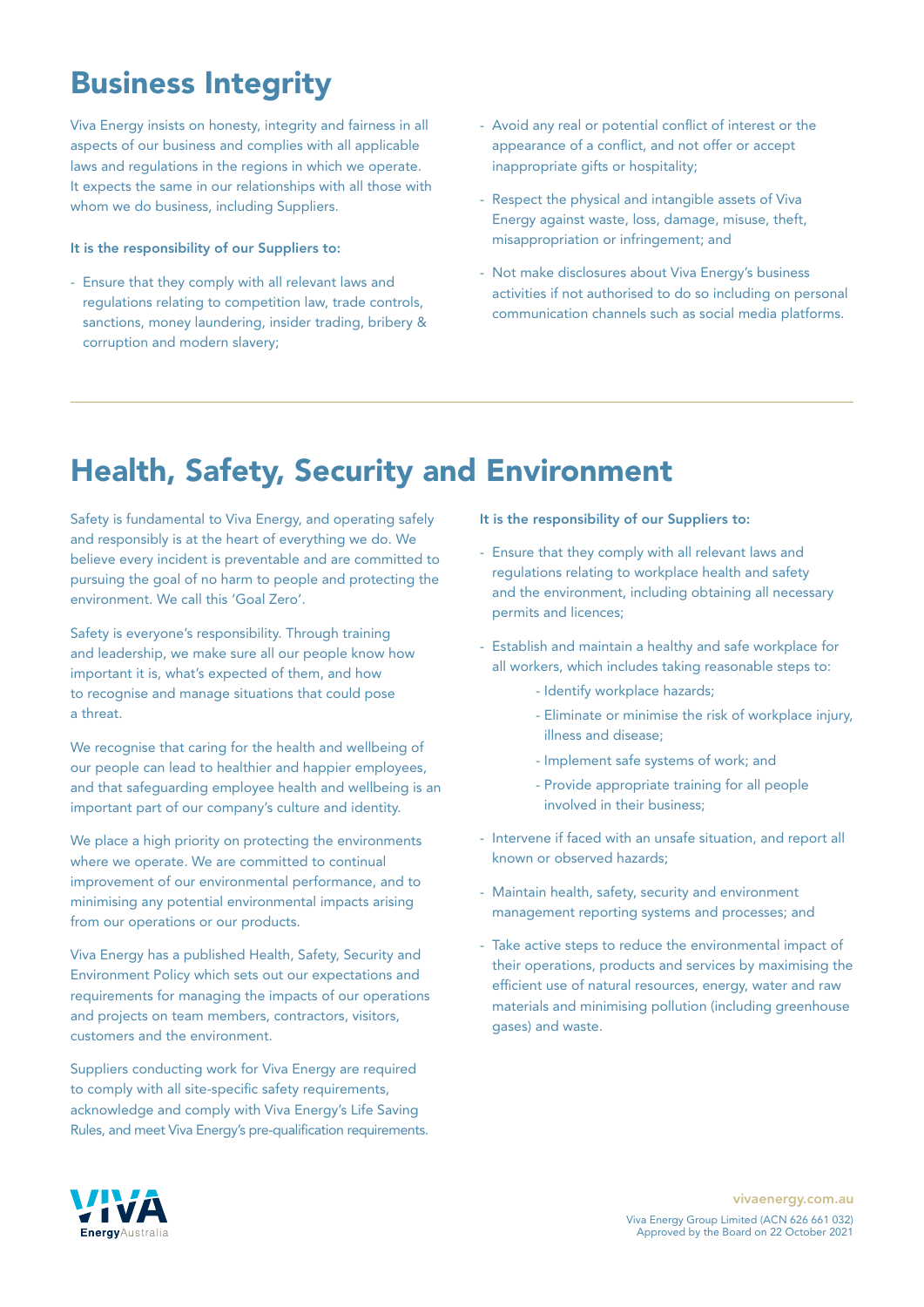# Respect for People

We believe in creating a workplace that respects the individual, where people can thrive and develop to their full potential in an environment that helps them to feel safe, confident and proud. We do not tolerate harassment, bullying or prejudice.

We value inclusion and diversity and the benefits they bring to Viva Energy in achieving our objectives, enhancing our reputation, and attracting, retaining and motivating team members from the widest possible pool of talent. We believe that genuine diversity of skills, backgrounds and experiences drives strategic advantage, creates opportunities for innovation and contributes to the achievement of our corporate objectives.

We are committed to ensuring a supportive, harassmentfree and inclusive workplace, with inclusion at all levels of the organisation, regardless of gender, parental status or status as a carer, pregnancy or potential pregnancy, marital or family status, breastfeeding, sexual orientation, gender identity or intersex status, age, disabilities, neurodiversity, ethnicity, nationality, religious beliefs, cultural background, physical features, socio-economic background, perspective and experience, or any other unlawful grounds.

Viva Energy has a published Human Rights Policy, which sets out our approach to human rights and is supported by the human rights commitments in our Business Principles and Code of Conduct. The Policy is based on the UN Guiding Principles on Business and Human Rights and applies to all internationally recognised human rights expressed in the International Bill of Human Rights and

the International Labour Organisation Declaration on Fundamental Principles and Rights at Work.

### It is the responsibility of our Suppliers to:

- Ensure that they comply with all relevant laws and regulations relating to labour and human rights, including modern slavery;
- Respect the human rights of employees and provide them with safe working conditions and fair terms and conditions of employment;
- Demonstrate that they understand the value of a diverse and inclusive workplace, and not tolerate unlawful discrimination relating to employment or otherwise, or bullying or harassment (including sexual harassment);
- Have in place procedures to identify, investigate and take action in relation to any occurrence of modern slavery, including human trafficking, slavery, forced labour or child labour;
- Comply with Workplace Gender Equality Agency certificate of compliance requirements (if applicable); and
- Respect the basic right of individuals to privacy, including by adhering to all applicable privacy law requirements regarding the collection, storage, processing, transmission and use of personal information.

## **Community**

Viva Energy is committed to working with communities, our people and customers to deliver genuine positive social impact. We are committed to building strong relationships and making a positive difference in local communities across our national operating footprint, particularly in our heartland communities. We do this by being a good neighbour and supporting various local partners, such as local sports groups and providing employment and apprenticeships for our local community.

Our company's vision for reconciliation is a nation where Indigenous peoples have equal and equitable opportunities to reach their destination. We were proud to launch our inaugural Reconciliation Action Plan (RAP) in 2019.

Our RAP celebrates Indigenous cultures, promotes reconciliation, builds respect and raises cultural awareness. We also provide employment opportunities that contribute to sustainable and social economic benefits for Indigenous peoples.

### It is the responsibility of our Suppliers to:

- Demonstrate a willingness to have a positive social impact in the communities in which they operate through regular stakeholder engagement, and by mitigating any negative impacts of their operations; and
- Demonstrate a willingness to develop and maintain beneficial relationships with Indigenous peoples, communities and businesses.